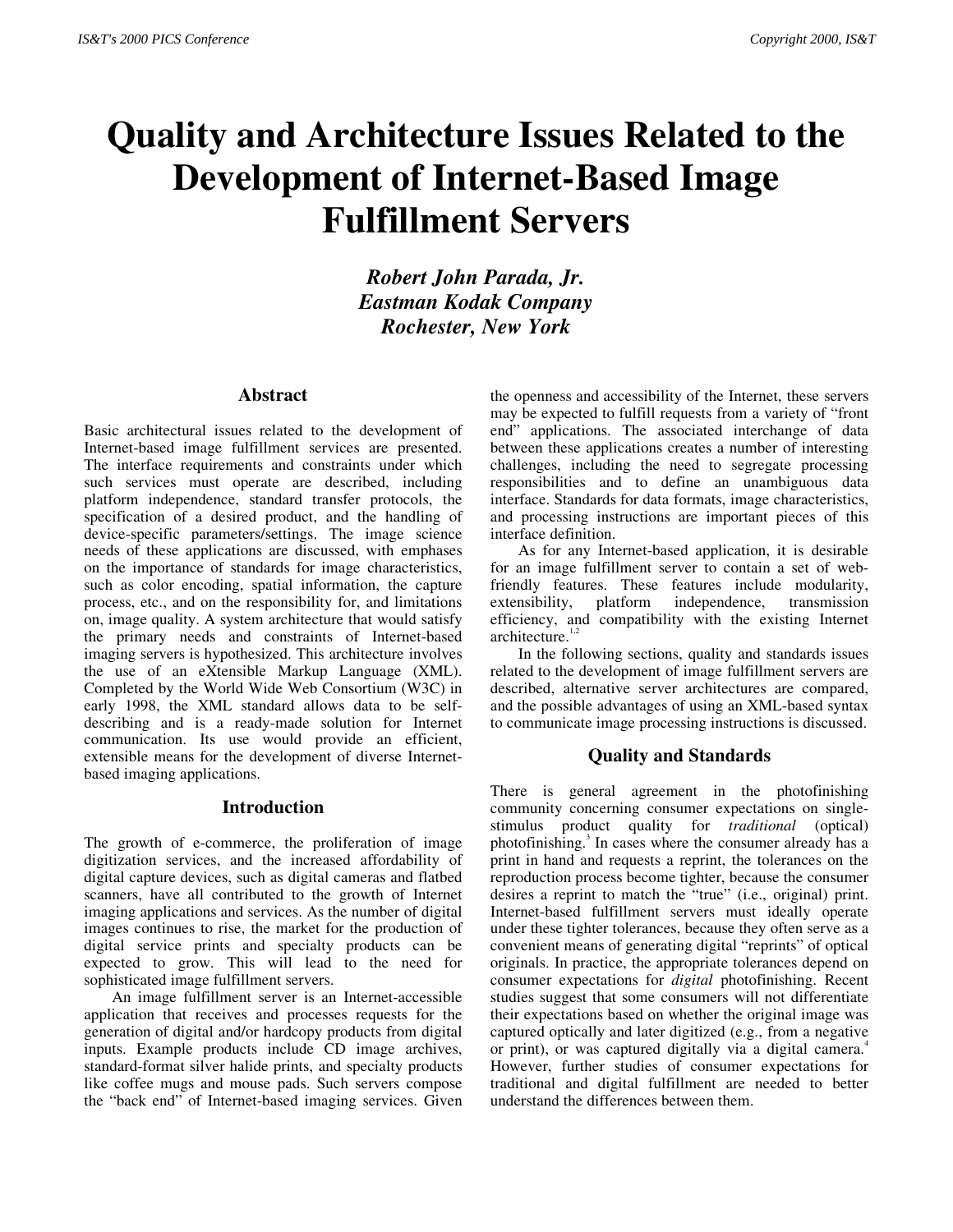Understanding consumer expectations will help to formulate guidelines and recommendations on the remote fulfillment of digital images. To minimize dissatisfaction, the consumer could be given clear warnings about fulfillment options and editing choices that would likely result in inferior-quality products.

Quality issues related to remote fulfillment extend beyond the fulfillment server. The capture/digitization process may significantly limit the inherent quality of a given digital image. Examples include the use of inferior scanning equipment to digitize color negatives and the use of images captured by low-resolution digital cameras to create large-format prints. Softcopy-based previewing/ editing can cause further problems. Display hardware limitations (e.g., resolution and color gamut), improper settings (e.g., color temperature, gamma, and color balance), and environmental conditions (e.g., illuminant type and flare level) may invalidate such predictions and lead to consumer confusion. Unfortunately, the consumer's preview hardware and environment normally cannot be tightly regulated to avoid such problems.

Ultimately, the service provider may be held responsible for inferior-quality products, even if such quality issues were not the fault of the fulfillment server. Therefore, despite the associated difficulties, it is desirable to implement quality safeguards. When safeguards exist at all, they are often limited to checks on image resolution, i.e., to ensure there are an adequate number of pixels present to create the requested product. These simplistic mechanisms have limited usefulness. They do little to advise a consumer that an image is improperly balanced, or that it contains substantial compression artifacts. Further, their implementation often varies from one service provider to another. The standardization of quality warnings would help to send clear, consistent messages to the consumer about the fulfillment limitations of a particular image.

Internet-based imaging applications also benefit from standards in areas other than quality. Standards are a fundamental cornerstone on which these applications must be built, and there are a number of distinct layers that are required. The most important layers include data format, image characteristics, and image processing.

Data format standards cover basic connectivity concerns, including order/product specifications, image file formats, metadata encapsulations, and transfer protocols. A number of applicable standards are already used by networked applications. For example, the transfer protocol standards ftp and http have been in use for years. Image formats commonly supported by Internet applications include the Tagged Image File Format (TIFF) and the JPEG File Interchange Format (JFIF). Recently, the EXtended Image Format (EXIF) has received particular attention because of its lossy-compression and metadatastorage capabilities.<sup>3</sup>

Order/product specifications have not yet been well standardized. The Photofinishing Data Format (PfDF) has begun to gain acceptance in the digital photofinishing

community.<sup>6</sup> This format allows for control and tracking of batch, order, and frame information within a photofinishing lab; it was not designed with the transmission order information between Internet-based applications in mind. The Digital Print Order Format (DPOF) has been endorsed by several major imaging companies for use in the fulfillment of digital camera images.<sup>7</sup> This standard provides a mechanism for exchanging order information and basic formatting instructions, but is limited in scope to the straight-forward fulfillment of digital camera images. At present, there is no extensible, widely used industry standard for the encapsulation and exchange of digital fulfillment order information between Internet-based applications.

Though frequently overlooked, standards used to specify the inherent characteristics of a digital image are also of critical importance for net-based fulfillment servers. These standards are just now being established. For example, the sRGB color space is now widely excepted as the default color encoding for the Internet.<sup>8-10</sup> This standard is appropriate for many situations in which digital images are exchanged between multimedia systems—particularly when the images are to be viewed on typical video-RGB displays. In some situations, the bit-depth and gamut limitations of this color space may unnecessarily limit the reproduction capabilities of certain high-quality, hardcopy output devices and/or the extent to which color and density characteristics can be adjusted. Fulfillment servers may, therefore, need to consider support of additional standard color spaces.<sup>11</sup>

For many image characteristics, no widely accepted standards exist yet. Consider the image structure characteristics of sharpness and noise. To date, these characteristics have been largely unregulated. This leads to ambiguity as to how an image fulfillment server should process an image to produce a digital product of "optimum" quality. (The definition of "optimum" is left open to the interpretation of the reader). The development of such standards would, therefore, be of significant benefit to net-based imaging applications. In the interim, proper use of available image-file metadata tags is crucial.

Even if the data format and image characteristics are known precisely, in order to produce the desired product, net-based applications must be able to effectively communicate the image processing operations desired by the consumer. Consumer wishes concerning image orientation, text annotation, color balance, etc., must all be conveyed to the fulfillment server if this application will be responsible for the implementation of these processing steps. A standard means of specifying processing instructions would simplify this issue. This specification must implicitly convey knowledge of how to implement the instructions, i.e., via specific algorithms. Otherwise, instructions may be misinterpreted. For example, several standard algorithms can be used to resample an image. The use of the wrong technique may perceptibly alter the appearance of the processed image.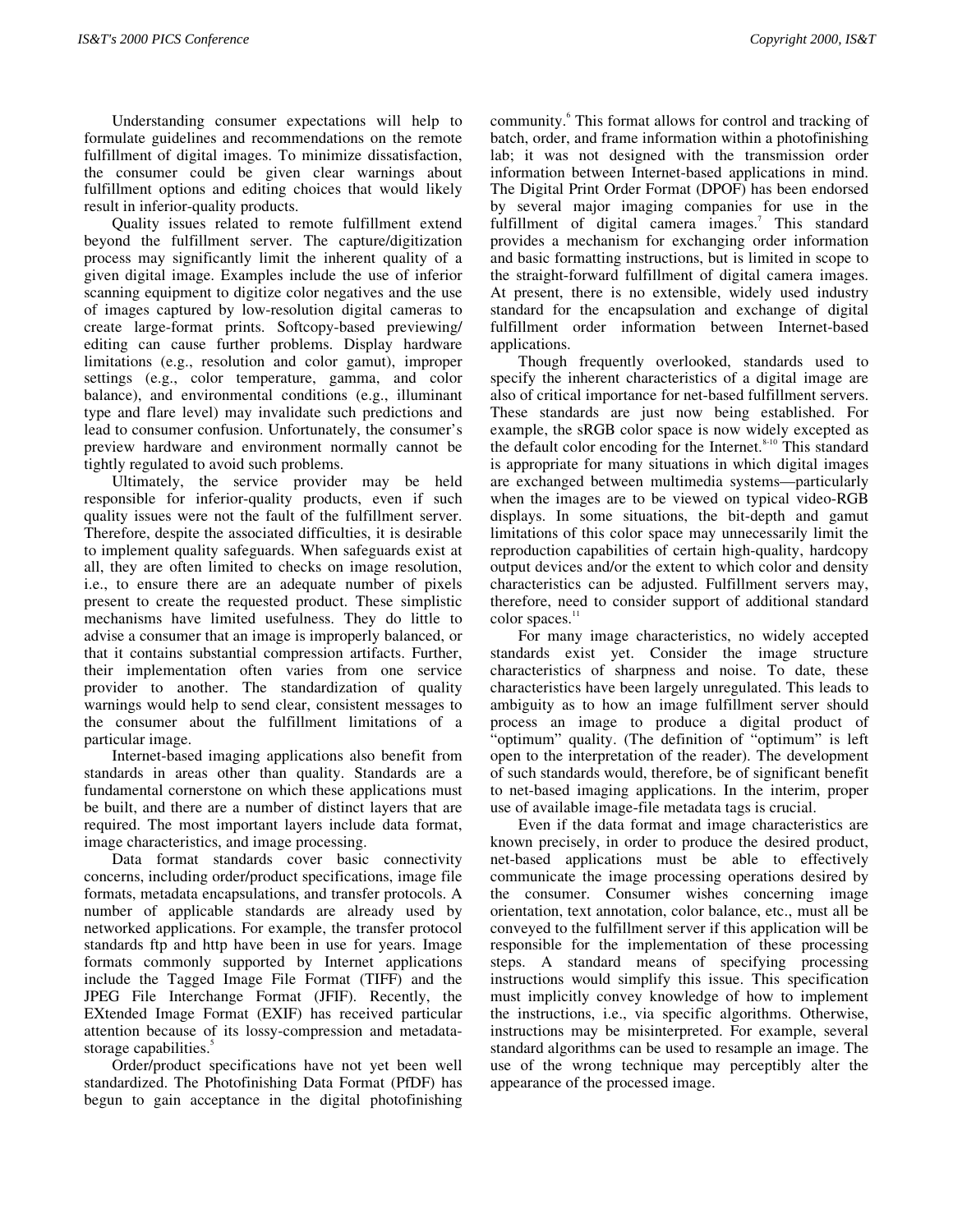Without each of the specified layers of standards, there will exist the potential for miscommunication of image data and processing intentions between net-based applications. Only through their continued development will unambiguous protocols be established. The development of standards for image processing instructions, in particular, is still fairly nascent. The option of using of a text-based mark-up language to develop such a standard is discussed later.

#### **Alternative Processing Architectures**

In its simplest form, Internet-based imaging can be broken down into a "system" consisting of two basic components: (1) a *front-end* or "sending" application that initiates an order, and (2) a *back-end* application (i.e., fulfillment server) that receives and completes the order.

In one possible architecture for Internet imaging, the bulk of the processing is handled by the front-end application. This *decentralized* architecture, so called because the majority of the processing is implemented by individual front-end applications rather than by the fulfillment server, is depicted in Figure 1.



*Figure 1. Decentralized architecture for Internet imaging*

In the decentralized architecture, consumer imagery can either be resident on the "front end" processor or stored in an Internet-accessible image storage bank. In a typical use scenario, a consumer would download a highresolution copy of the image(s) to the local machine running the front-end application. The image(s) would then be enhanced/edited and formatted to create the desired product. Once satisfied with the results, an order request and the processed, high-resolution product would be transmitted to a fulfillment server. The server would complete any remaining processing required to create the final product.

The decentralized architecture is used today by many electronic imaging products. These front-end applications send processed files to a fulfillment service for order completion. Representative applications include Microsoft PictureIt<sup>®</sup>, Adobe PhotoShop<sup>®</sup> and PhotoDeluxe<sup>®</sup>, MGI PhotoSuite®, and Kodak Picture Easy®.

There are several advantages to a decentralized scheme. For one thing, the flow of information is very simple: data is transmitted from the front-end application to the fulfillment server. The consumer can be provided with a product preview to give him/her the opportunity to accept or revise these operations before the order is transmitted. For another, implementing the bulk of the processing in the front-end application means that these steps do not need to be communicated to the fulfillment server. However, the fulfillment server will ordinarily be required to carry out a certain amount of additional processing. For example, proper color management, resampling, and sharpness adjustments all require integral knowledge of the imaging characteristics and configuration of the output device that will create the final product.

The primary disadvantages to this architecture involve processing and transmission efficiencies. The computing capabilities of the local machine (e.g., a consumer's personal computer) will often be inferior to those of a commercial fulfillment server. Coupled with the fact that all processing must be performed on high-resolution images, this means that the processing efficiency of this scheme is relatively poor. Typically, images having dimensions of 1.5 megapixels (e.g., 1000 pixels by 1500 pixels) or more are required to produce high-quality digital prints at standard sizes. Current modem communication rates make the transfer of such large-dimensioned images rather tedious. Optionally, some amount of lossy compression can be applied prior to transfer, but caution must be taken to prevent appreciable degradations in image quality.

An alternative to the centralized scheme is to implement most/all of the processing at the fulfillment server. This *centralized* architecture, so called because the processing is implemented by a common server rather than by separate front-end applications, is depicted in Figure 2.

In the centralized architecture, consumer imagery is best stored in an Internet-accessible image storage bank at two or more resolutions. In addition to consumer images, this bank can also be a repository for creative borders and other graphics. In a typical use scenario, a consumer would download a low-resolution version of the desired image(s) to the local machine running the front-end application. The image(s) would then be enhanced/edited and formatted to create a virtual product. Once satisfied with the results, an order request consisting of processing instructions and the location(s) of the corresponding high-resolution image(s) in the image bank would be sent to the fulfillment server. The server would then download the required highresolution image(s) through a high-speed communications channel and execute the processing instructions to create the desired product.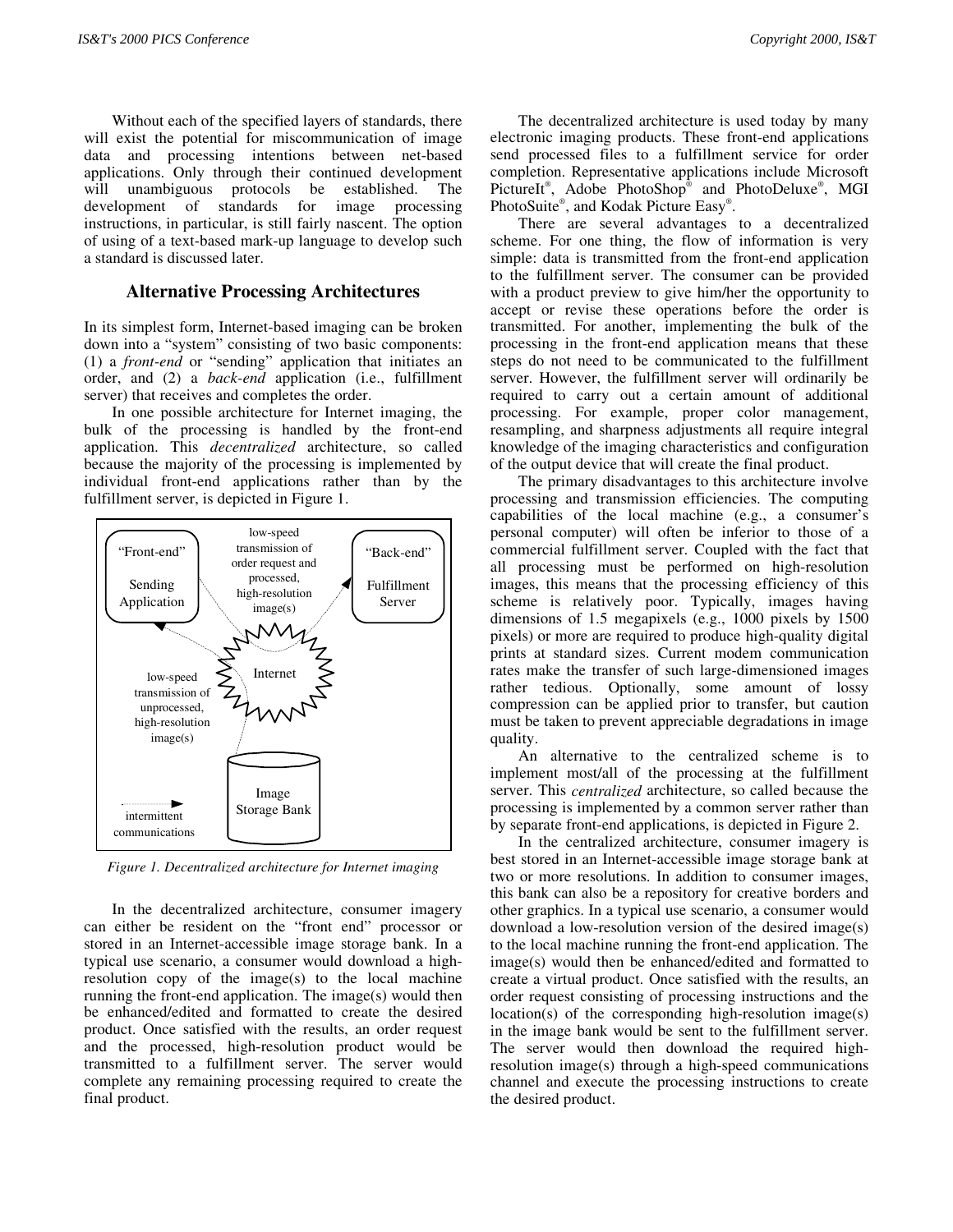

*Figure 2. Centralized architecture for Internet imaging*

To date, the use of a completely centralized architecture is rare. Nevertheless, it is advantageous in situations where the majority of images reside in a centralized location. Examples include on-line storage archives of consumer imagery and professional photofinishers who wish to allow customers to remotely proof, select, and order their images.

A centralized architecture can be much more efficient than a decentralized scheme. Only low-resolution images need be transferred across low-speed communications lines; higher speed, dedicated communications can be established between the image storage bank(s) and the fulfillment server. Furthermore, only low-resolution images need be processed on front-end machines; the more-powerful fulfillment server processes all highresolution imagery.

A centralized scheme can also help to minimize artifacts resulting from unnecessary processing steps. For example, the creation of composite products via a decentralized architecture may require two resampling stages: one by the front-end application to format and composite the images, and a second at the fulfillment server to adjust the composite dimensions for the appropriate output device. A properly architected centralized scheme can implement all required resizing via a single operation, because the server conducts all processing and knows the configuration of the output device. The direct transfer of high-resolution data between image bank and fulfillment server minimizes the opportunity for an image to undergo multiple stages of compression, which can also lead to objectionable artifacts.

Despite the above advantages, centralized architectures are not without their own challenges. Principal among these is the fact that the processing completed by the frontend application needs to be replicated by the fulfillment

server. This implies that the desired processing must be effectively communicated between the two applications and that they must have equivalent processing capabilities. A standard set of instructions and related algorithms is therefore required, along with a means of version control to keep the two applications synchronized. Without these standards, the creation of complex products (e.g., multiimage composites) would be very difficult to implement via this architecture.

It warrants mention that neither of the described architectures alleviates the problems inherent with inferior digitization/capture or the use of softcopy preview to predict final-product quality. These problems must be overcome via proper hardware selection and calibration/ characterization, establishment of viewing environment recommendations, and consumer education. While these topics are certainly important to the future of Internet imaging, they are not given further attention here.

The remainder of this paper is dedicated to one particular option for developing a standard specification for image processing instructions. As stated above, such a standard is a crucial component of a robust centralized architecture for fulfillment servers.

## **XML and Internet Imaging**

Completed by the World Wide Web Consortium (W3C) in early 1998, the eXtended Markup Language (XML) standard allows data to be self-describing and is a readymade solution for Internet communication.<sup>12</sup> XML, like HTML, is a text-based means of specifying the formatting and layout of data. It has the additional capability of allowing data to be tagged so that its purpose is understood. $13,14$ 

As its name implies, XML is an extensible language. Data definitions may be customized to fit a given application. The use of XML has already been investigated for a variety of fields, including astronomy, banking, chemistry, genetics, health care, journalism, mathematics, meteorology, and music. Although theorizing about the specifics of a working XML data dictionary for Internet imaging is beyond the scope of this paper, it is useful to discuss how the use of the XML syntax could fit into the centralized architecture described earlier (see Figure 2).

An XML-based standard for image processing instructions would allow explicit processing instructions to be passed between a front-end application and a fulfillment server via a simple text file, i.e., a file conforming to the XML syntax. This approach would be simple, extensible, and platform-independent. Furthermore, it would maintain relatively high transfer efficiencies, would support features like order validation and internationalization/localization, and would maintain compatibility with existing Internet protocols.

Encapsulating processing instructions in an XML file would effectively partition the instruction syntax from the actual implementation. Consequently, a sufficiently generic set of instruction definitions could be used by a number